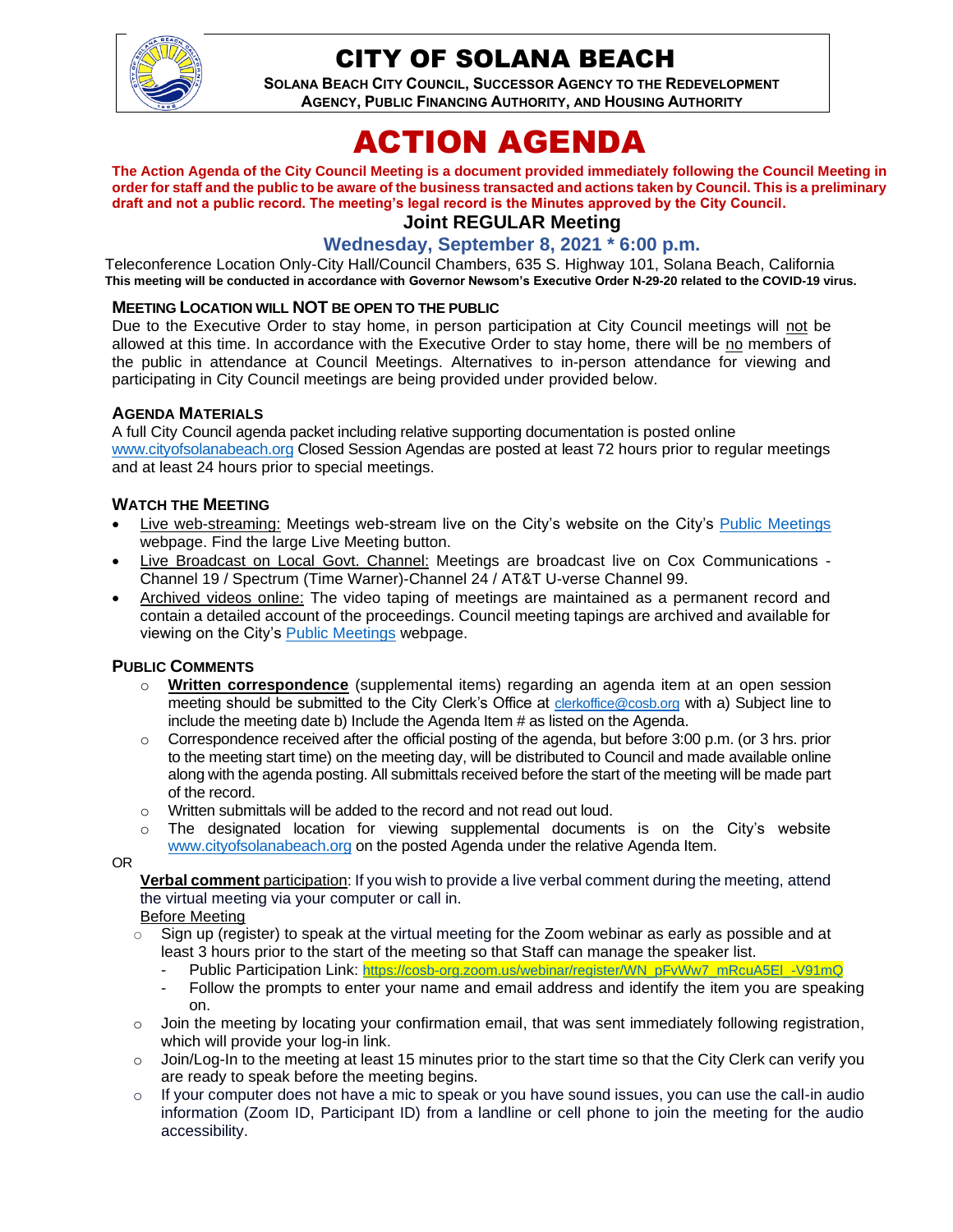$\circ$  If you call in as well for better audio, mute your computer's speakers to eliminate feedback so that you do not have two audios competing when you are speaking.

During Meeting:

- o Choose Gallery View to see the presentations, when applicable.
- $\circ$  Participants will be called upon from those who have Registered and their name is identified by the City Clerk calling from the registration list. You will be called on by name and unmuted by the meeting organizer and then you may provide comments for the allotted time. Allotted speaker times are listed under each [Agenda s](https://urldefense.proofpoint.com/v2/url?u=https-3A__www.ci.solana-2Dbeach.ca.us_index.asp-3FSEC-3DF0F1200D-2D21C6-2D4A88-2D8AE1-2D0BC07C1A81A7-26Type-3DB-5FBASIC&d=DwMFaQ&c=euGZstcaTDllvimEN8b7jXrwqOf-v5A_CdpgnVfiiMM&r=1XAsCUuqwK_tji2t0s1uIQ&m=C7WzXfOw2_nkEFMJClT55zZsF4tmIf_7KTn0o1WpYqI&s=3DcsWExM2_nx_xpvFtXslUjphiXd0MDCCF18y_Qy5yU&e=)ection.

#### **SPECIAL ASSISTANCE NEEDED** - AMERICAN DISABILITIES ACT TITLE 2

In compliance with the Americans with Disabilities Act of 1990, persons with a disability may request an agenda in appropriate alternative formats as required by Section 202. Any person with a disability who requires a modification or accommodation in order to participate in a meeting should direct such request to the City Clerk's office (858) 720-2400 [clerkoffice@cosb.org](mailto:EMAILGRP-CityClerksOfc@cosb.org) at least 72 hours prior to the meeting.

| <b>CITY COUNCILMEMBERS</b>           |                                        |                                              |                                                   |  |
|--------------------------------------|----------------------------------------|----------------------------------------------|---------------------------------------------------|--|
| Lesa Heebner, Mayor                  |                                        |                                              |                                                   |  |
| <b>Kristi Becker</b><br>Deputy Mayor | <b>Kelly Harless</b><br>Councilmember  | David A. Zito<br>Councilmember<br>District 1 | <b>Jewel Edson</b><br>Councilmember<br>District 3 |  |
| Gregory Wade<br><b>City Manager</b>  | Johanna Canlas<br><b>City Attorney</b> |                                              | Angela Ivey<br><b>City Clerk</b>                  |  |

#### **SPEAKERS:**

See Public Participation on the first page of the Agenda for publication participation options.

#### **READING OF ORDINANCES AND RESOLUTIONS:**

Pursuant to [Solana Beach Municipal Code](https://www.codepublishing.com/CA/SolanaBeach/) Section 2.04.460, at the time of introduction or adoption of an ordinance or adoption of a resolution, the same shall not be read in full unless after the reading of the title, further reading is requested by a member of the Council. If any Councilmember so requests, the ordinance or resolution shall be read in full. In the absence of such a request, this section shall constitute a waiver by the council of such reading.

## **CALL TO ORDER AND ROLL CALL:**

## **CLOSED SESSION REPORT:**

#### **FLAG SALUTE:**

**PRESENTATIONS:** Ceremonial items that do not contain in-depth discussion and no action/direction.

Blue City Certification

#### **APPROVAL OF AGENDA: COUNCIL ACTION: Approved 5/0**

#### **ORAL COMMUNICATIONS:**

*Note to Public: Refer to Public Participation for information on how to submit public comment.* 

This portion of the agenda provides an opportunity for members of the public to address the City Council on items relating to City business and not appearing on today's agenda by having submitted written comments for the record to be filed with the record or by registering to join the virtual meeting online to speak live, per the Public Participation instructions on the Agenda.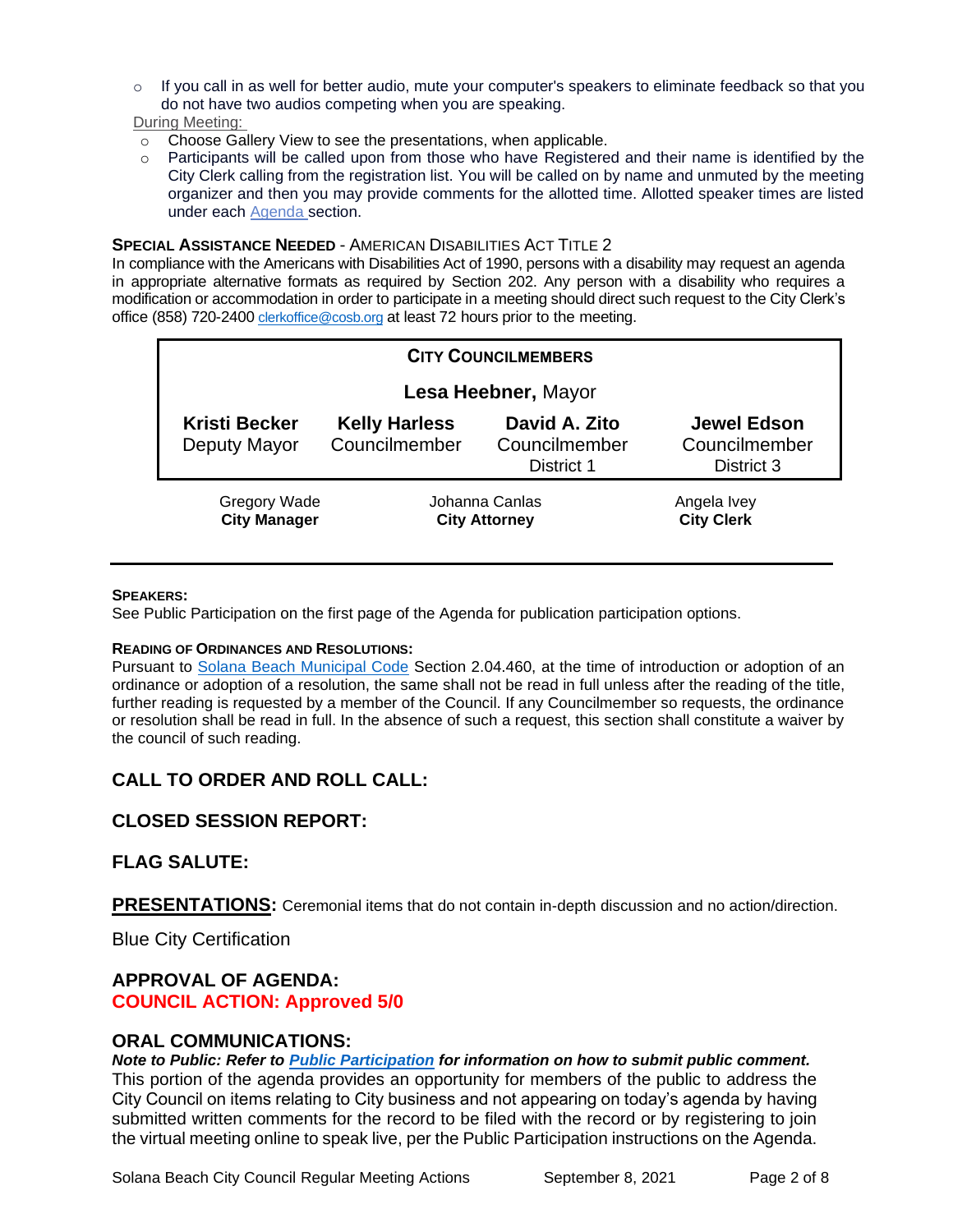Comments relating to items on this evening's agenda are taken at the time the items are heard. Pursuant to the Brown Act, no action shall be taken by the City Council on public comment items. Council may refer items to the City Manager for placement on a future agenda. The maximum time allotted for each speaker is THREE MINUTES (SBMC 2.04.190).

# **COUNCIL COMMUNITY ANNOUNCEMENTS / COMMENTARY:**

*An opportunity for City Council to make brief announcements or report on their activities. These items are not agendized for official City business with no action or substantive discussion.* 

# **A. CONSENT CALENDAR:** (Action Items) (A.1. - A.5.)

*Note to Public: Refer to Public Participation for information on how to submit public comment.*  Items listed on the Consent Calendar are to be acted in a single action of the City Council unless pulled for discussion.

Any member of the public may address the City Council on an item of concern by submitting written correspondence for the record to be filed with the record or by registering to join the virtual meeting online to speak live, per the Public Participation instructions on the Agenda. The maximum time allotted for each speaker is THREE MINUTES (SBMC 2.04.190).

Those items removed from the Consent Calendar by a member of the Council will be trailed to the end of the agenda, while Consent Calendar items removed by the public will be discussed immediately after approval of the Consent Calendar.

## **A.1. Minutes of the City Council.**

Recommendation: That the City Council

1. Approve the Minutes of the June 23, 2021 City Council Meeting.

# **COUNCIL ACTION: Approved 5/0**

## **A.2. Register Of Demands.** (File 0300-30)

Recommendation: That the City Council

1. Ratify the list of demands for August 07, 2021 – August 20, 2021.

[Item A.2. Report \(click here\)](https://solanabeach.govoffice3.com/vertical/Sites/%7B840804C2-F869-4904-9AE3-720581350CE7%7D/uploads/Item_A.2._Report_(click_here)_-_09-08-21_-_O.pdf)

*Posted Reports & Supplemental Docs contain records up to the cut off time, prior to the start of the meeting, for processing new submittals. The final official record containing handouts, PowerPoints, etc. can be obtained through a Records Request to the City Clerk's Office.*

**COUNCIL ACTION: Approved 5/0**

## **A.3. General Fund Budget Adjustments for Fiscal Year 2021/2022.** (File 0330-30)

Recommendation: That the City Council

1. Receive the report listing changes made to the Fiscal Year 2021/2022 General Fund Adopted Budget.

#### [Item A.3. Report \(click here\)](https://solanabeach.govoffice3.com/vertical/Sites/%7B840804C2-F869-4904-9AE3-720581350CE7%7D/uploads/Item_A.3._Report_(click_here)_-_09-08-21_-_O.pdf)

*Posted Reports & Supplemental Docs contain records up to the cut off time, prior to the start of the meeting, for processing new submittals. The final official record containing handouts, PowerPoints, etc. can be obtained through a Records Request to the City Clerk's Office.*

**COUNCIL ACTION: Approved 5/0**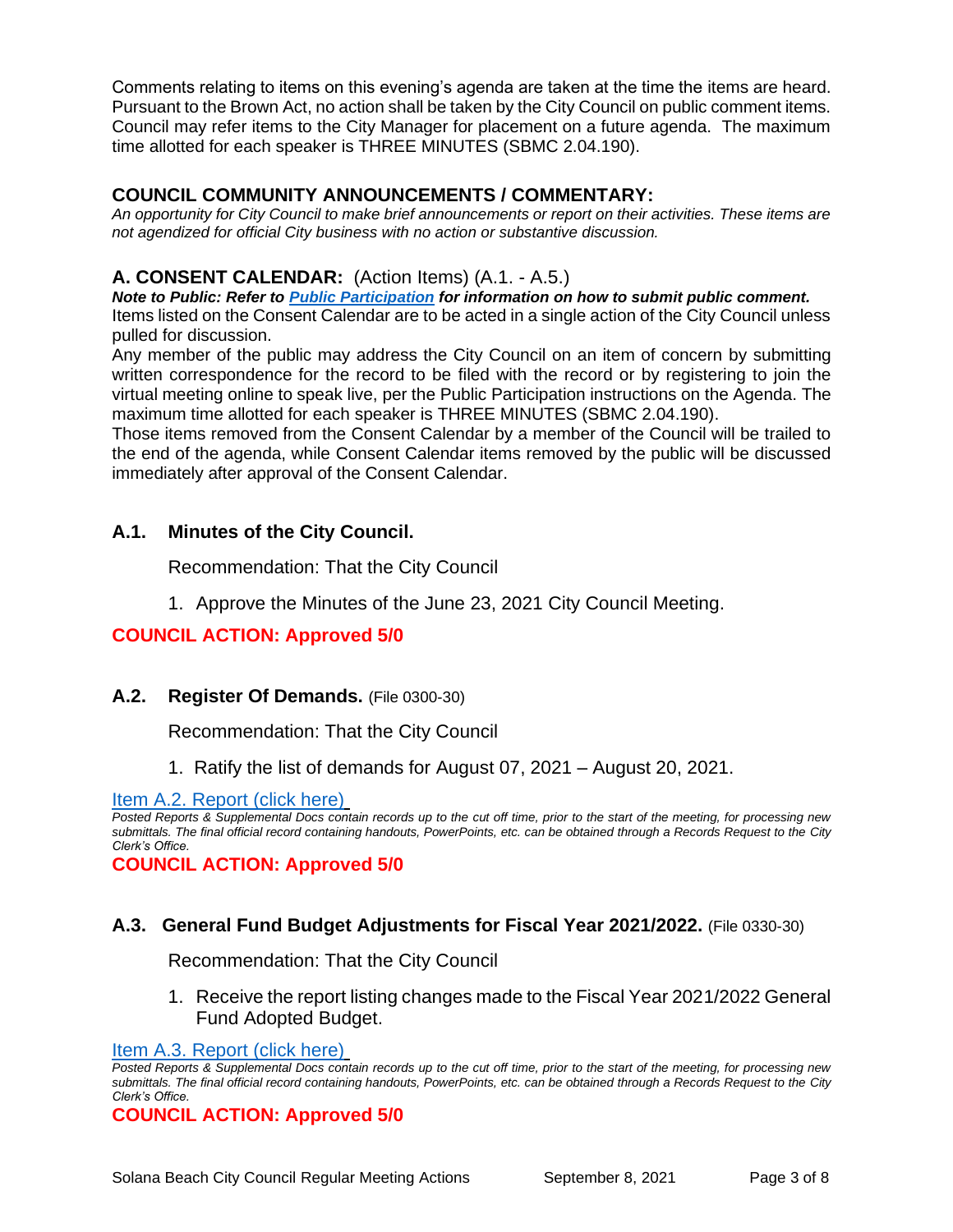#### **A.4. Citywide Landscape Services.** (File 0750-25)

Recommendation: That the City Council

#### 1. Adopt **Resolution 2021-103**:

- a. Authorizing the City Manager to amend the Professional Services Agreement with Nissho of California, Inc. to increase the total cost of the agreement by \$65,000 for an amount not to exceed \$412,411 for Citywide Landscape Maintenance Services for Fiscal Year 2021/22.
- b. Appropriating \$40,000 in General Funds to the Parks/Professional Services account.
- c. Authorizing the City Treasurer to amend the FY 2021/22 Adopted Budget accordingly.

#### [Item A.4. Report \(click here\)](https://solanabeach.govoffice3.com/vertical/Sites/%7B840804C2-F869-4904-9AE3-720581350CE7%7D/uploads/Item_A.4._Report_(click_here)_-_09-08-21_-_O.pdf)

*Posted Reports & Supplemental Docs contain records up to the cut off time, prior to the start of the meeting, for processing new submittals. The final official record containing handouts, PowerPoints, etc. can be obtained through a Records Request to the City Clerk's Office.*

#### **COUNCIL ACTION: Approved 5/0**

## **A.5. City's Housing and Safety Elements Update**. (File 0610-10)

Recommendation: That the City Council

1. Adopt **Resolution 2021-109** authorizing the City Manager to execute Amendment #2 to the Professional Services Agreement with Kimley-Horn and Associates Inc. for an additional amount not to exceed \$11,200.

[Item A.5. Report \(click here\)](https://solanabeach.govoffice3.com/vertical/Sites/%7B840804C2-F869-4904-9AE3-720581350CE7%7D/uploads/Item_A.5._Report_(click_here)_-_09-08-21_-_O.pdf)

*Posted Reports & Supplemental Docs contain records up to the cut off time, prior to the start of the meeting, for processing new submittals. The final official record containing handouts, PowerPoints, etc. can be obtained through a Records Request to the City Clerk's Office.*

#### **COUNCIL ACTION: Approved 5/0**

#### **B. PUBLIC HEARINGS:** (B.1.– B.2.)

*Note to Public: Refer to Public Participation for information on how to submit public comment.* 

Any member of the public may address the City Council on an item of concern by submitting written correspondence for the record to be filed with the record or by registering to join the virtual meeting online to speak live, per the Public Participation instructions on the Agenda. The maximum time allotted for each speaker is THREE MINUTES (SBMC 2.04.190).

An applicant or designee(s) for a private development/business project, for which the public hearing is being held, is allotted a total of fifteen minutes to speak, as per SBMC 2.04.210. A portion of the fifteen minutes may be saved to respond to those who speak in opposition. All other speakers have three minutes each.

After considering all of the evidence, including written materials and oral testimony, the City Council must make a decision supported by findings and the findings must be supported by substantial evidence in the record.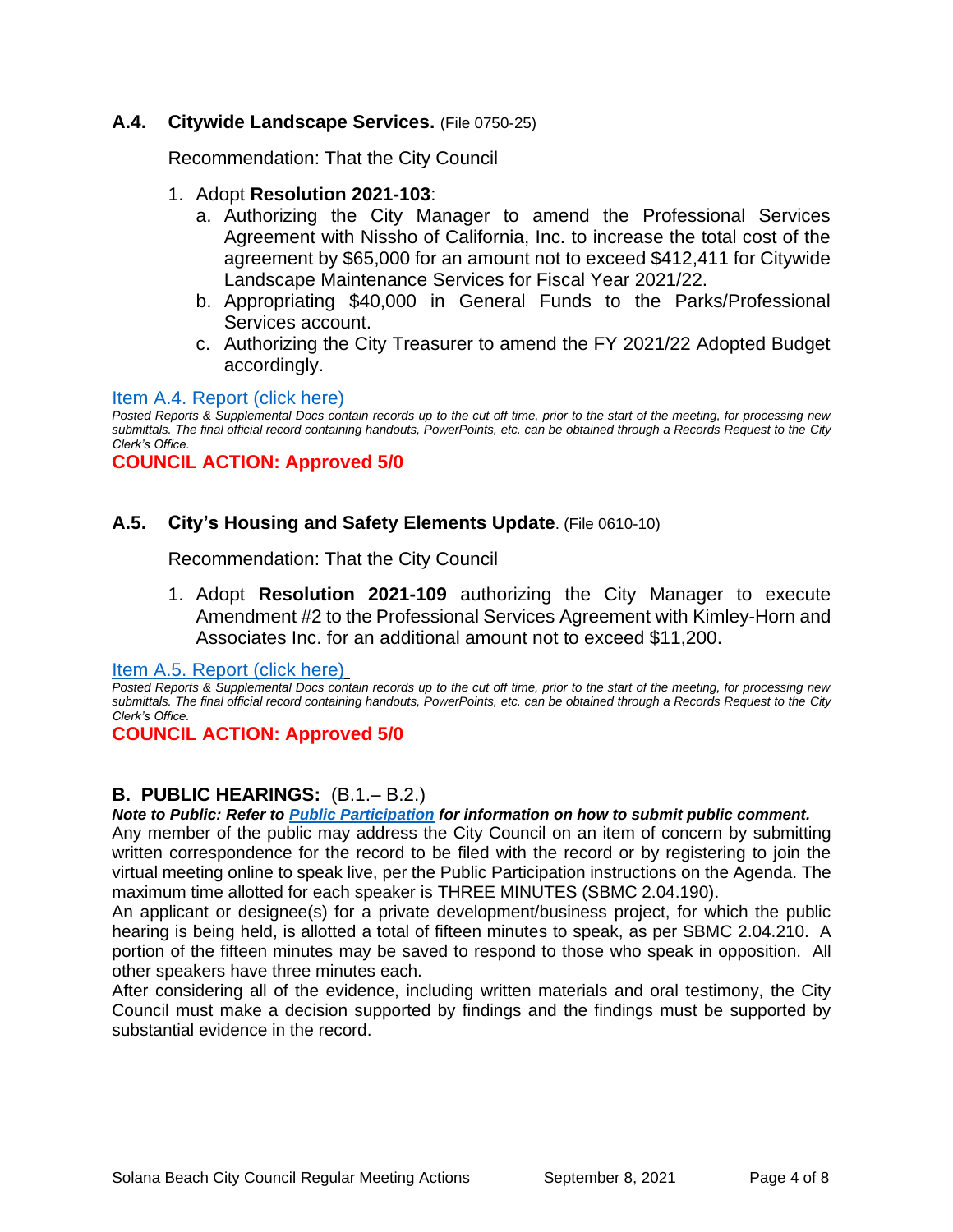**B.1. Public Hearing: 510 N. Acacia Ave., Applicants: Churches and Rauhala, Application: DRP20-012, SDP 21-016.** (File 0600-40)

The proposed project meets the minimum objective requirements under the SBMC, may be found to be consistent with the General Plan and may be found, as conditioned, to meet the discretionary findings required as discussed in this report to approve a DRP and administratively issue a SDP. Therefore, Staff recommends that the City Council:

- 1. Conduct the Public Hearing: Open the Public Hearing, Report Council Disclosures, Receive Public Testimony, and Close the Public Hearing.
- 2. Find the project exempt from the California Environmental Quality Act pursuant to Section 15303 of the State CEQA Guidelines; and
- 3. If the City Council makes the requisite findings and approves the project, adopt **Resolution 2021-105** conditionally approving a DRP and SDP to demolish the existing single-story, single-family residence, maintain an existing legal nonconforming detached single-car garage, construct a replacement two-story, single-family residence, and perform associated site improvements at 510 North Acacia Avenue, Solana Beach.

[Item B.1. Report \(click here\)](https://solanabeach.govoffice3.com/vertical/Sites/%7B840804C2-F869-4904-9AE3-720581350CE7%7D/uploads/Item_B.1._Report_(click_here)_-_09-08-21_-_O.pdf)

[Item B.1. Updated Report #1 \(added 9-8-21 at 10:15am\)](https://solanabeach.govoffice3.com/vertical/Sites/%7B840804C2-F869-4904-9AE3-720581350CE7%7D/uploads/Item_B.1._Updated_Report_1_(9-8_at_10am)_-_O.pdf)

*Posted Reports & Supplemental Docs contain records up to the cut off time, prior to the start of the meeting, for processing new submittals. The final official record containing handouts, PowerPoints, etc. can be obtained through a Records Request to the City Clerk's Office.*

#### **COUNCIL ACTION: Approved 5/0**

## **B.2. Public Hearing: 521 Canyon Drive, Applicant: Agee, Application: DRP21- 003.** (File 0600-40)

The proposed project meets the minimum objective requirements under the SBMC, may be found to be consistent with the General Plan and may be found, as conditioned, to meet the discretionary findings required as discussed in this report to approve a DRP. Therefore, Staff recommends that the City Council:

- 1. Conduct the Public Hearing: Open the Public Hearing, Report Council Disclosures, Receive Public Testimony, and Close the Public Hearing.
- 2. Find the project exempt from the California Environmental Quality Act pursuant to Section 15303 of the State CEQA Guidelines; and
- 3. If the City Council makes the requisite findings and approves the project, adopt **Resolution 2021-104** conditionally approving a DRP to construct 4,280 square-foot, single-story single-family residence with an attached 550 squarefoot garage and perform associated site improvements at 521 Canyon Drive, Solana Beach.

[Item B.2. Report \(click here\)](https://solanabeach.govoffice3.com/vertical/Sites/%7B840804C2-F869-4904-9AE3-720581350CE7%7D/uploads/Item_B.2._Report_(click_here)_-_09-08-21_-_O.pdf)

[Item B.2. Supplemental Docs \(updated 9-8-21 at 2:00pm\)](https://solanabeach.govoffice3.com/vertical/Sites/%7B840804C2-F869-4904-9AE3-720581350CE7%7D/uploads/Item_B.2._Supplemental_Docs_(upd._9-8_at_105pm)_-_O.pdf)

```
COUNCIL ACTION: Approved 5/0
```
*Posted Reports & Supplemental Docs contain records up to the cut off time, prior to the start of the meeting, for processing new submittals. The final official record containing handouts, PowerPoints, etc. can be obtained through a Records Request to the City Clerk's Office.*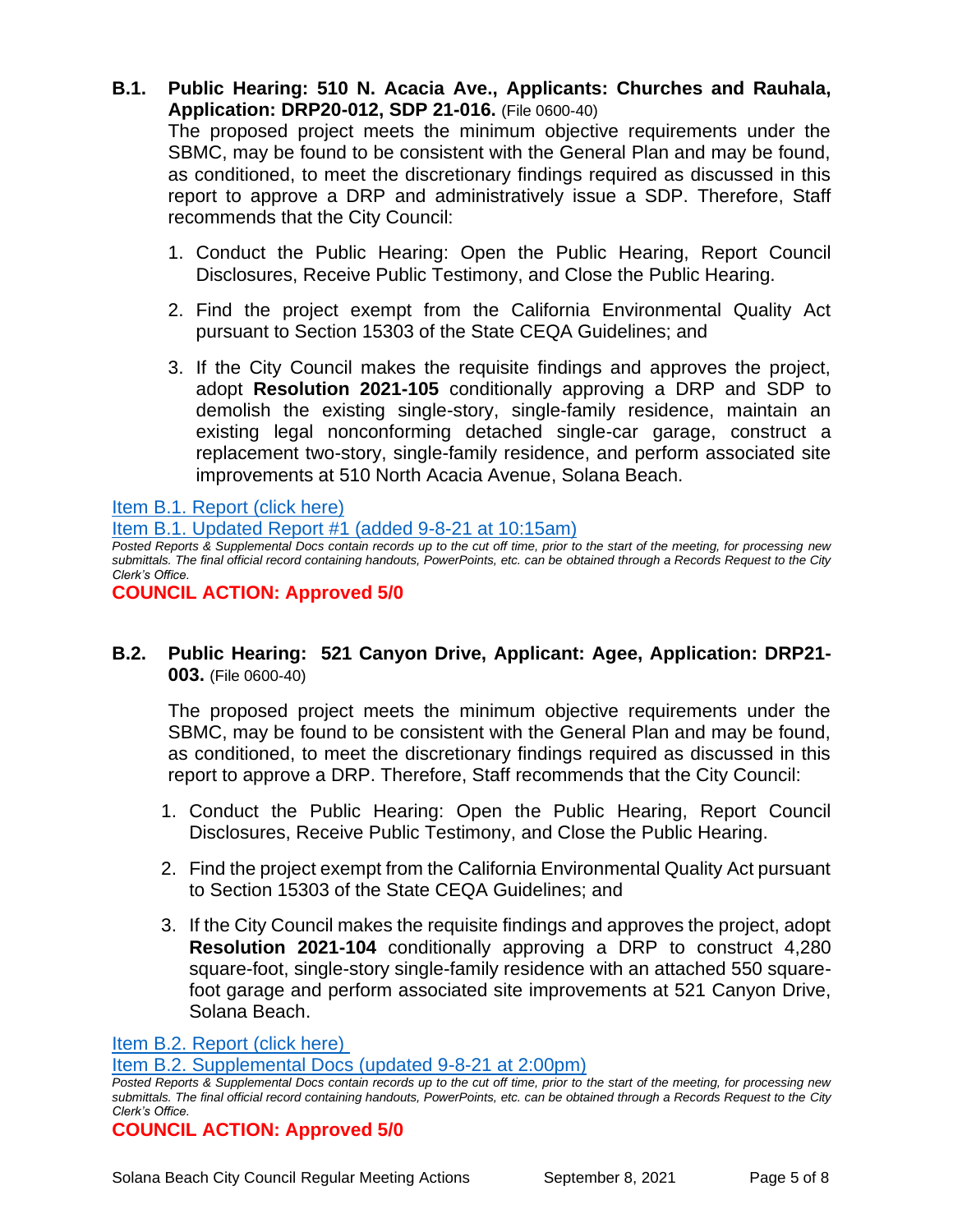# **C. STAFF REPORTS:** (C.1. – C.4.)

*Note to Public: Refer to Public Participation for information on how to submit public comment.*  Any member of the public may address the City Council on an item of concern by submitting written correspondence for the record to be filed with the record or by registering to join the virtual meeting online to speak live, per the Public Participation instructions on the Agenda. The maximum time allotted for each speaker is THREE MINUTES (SBMC 2.04.190).

## **C.1. Net Energy Metering 3.0 (NEM) Proceeding.** (File 1010-46)

Recommendation: That the City Council

1. Discuss and consider adoption of **Resolution 2021-107** regarding the NEM 3.0 proceeding presently before the CPUC.

[Item C.1. Report \(click here\)](https://solanabeach.govoffice3.com/vertical/Sites/%7B840804C2-F869-4904-9AE3-720581350CE7%7D/uploads/Item_C.1._Report_(click_here)_-_09-08-21_-_O.pdf)

[Item C1. Supplemental Docs \(updated 9-8-21 at 4:36pm\)](https://solanabeach.govoffice3.com/vertical/Sites/%7B840804C2-F869-4904-9AE3-720581350CE7%7D/uploads/Item_C.1._Supplemental_Docs_(upd._9-8_at_436pm)_-_O.pdf)

*Posted Reports & Supplemental Docs contain records up to the cut off time, prior to the start of the meeting, for processing new submittals. The final official record containing handouts, PowerPoints, etc. can be obtained through a Records Request to the City Clerk's Office.*

#### **COUNCIL ACTION: Approved 5/0**

#### **C.2. Public Arts Commission Appointment.** (File 0120-06)

Recommendation: That the City Council

1. Appoint one (1) member to the Public Arts Commission nominated/appointed by *Council-at-large* with a term ending January 2023.

[Item C.2. Report](https://solanabeach.govoffice3.com/vertical/Sites/%7B840804C2-F869-4904-9AE3-720581350CE7%7D/uploads/Item_C.2._Report_(click_here)_-_09-08-21_-_O.pdf) (click here)

*Posted Reports & Supplemental Docs contain records up to the cut off time, prior to the start of the meeting, for processing new submittals. The final official record containing handouts, PowerPoints, etc. can be obtained through a Records Request to the City Clerk's Office.*

**COUNCIL ACTION: Approved 5/0 to appoint Marilyn Barnett**

#### **C.3. Introduce (1st Reading) Ordinance 515 - Regarding Official Bonds, Insurance, and Policy Limit.** (File 0180-40)

Recommendation: That the City Council

- 1. Introduce **Ordinance 515** amending Section 2.08.050 of the Solana Beach Municipal Code; and
- 2. Adopt **Resolution 2021-106** setting minimum insurance policy limit.

[Item C.3. Report \(click here\)](https://solanabeach.govoffice3.com/vertical/Sites/%7B840804C2-F869-4904-9AE3-720581350CE7%7D/uploads/Item_C.3._Report_(click_here)_-_09-08-21_-_O.pdf) 

**COUNCIL ACTION: Approved 5/0**

*Posted Reports & Supplemental Docs contain records up to the cut off time, prior to the start of the meeting, for processing new submittals. The final official record containing handouts, PowerPoints, etc. can be obtained through a Records Request to the City Clerk's Office.*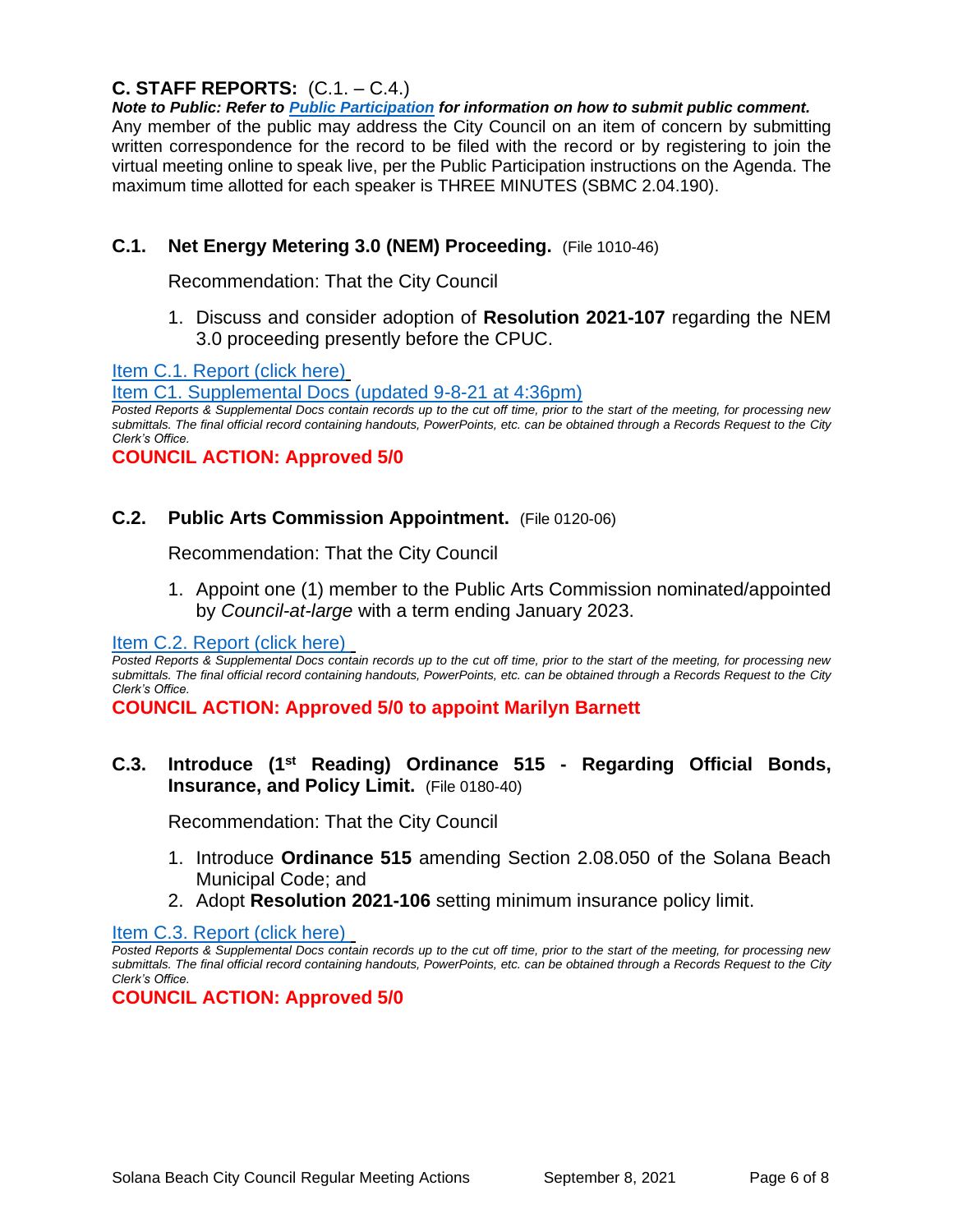#### **C.4. City Manager's Employment Agreement.** (File 0400-10)

Recommendation: That the City Council

1. Consider adoption of **Resolution 2021-108** authorizing the Mayor to execute the Sixth Amendment to the Employment Agreement between the City of Solana Beach and Gregory Wade to reflect a base salary increase of 4.5% to \$230,592.00 effective July 1, 2021, b) Effective July 1, 2022, a 3% base salary increase to \$237,510.00, and c) \$50 increase to the monthly vehicle allowance for a total of \$500.00.

[Item C.4. Report \(click here\)](https://solanabeach.govoffice3.com/vertical/Sites/%7B840804C2-F869-4904-9AE3-720581350CE7%7D/uploads/Item_C.4._Report_(click_here)_-_09-08-21_-_O.pdf) 

*Posted Reports & Supplemental Docs contain records up to the cut off time, prior to the start of the meeting, for processing new submittals. The final official record containing handouts, PowerPoints, etc. can be obtained through a Records Request to the City Clerk's Office.*

**COUNCIL ACTION: Approved 5/0**

## **WORK PLAN COMMENTS:**

*Adopted June 23, 2021*

#### **COMPENSATION & REIMBURSEMENT DISCLOSURE:**

GC: Article 2.3. Compensation: 53232.3. (a) Reimbursable expenses shall include, but not be limited to, meals, lodging, and travel. 53232.3 (d) Members of a legislative body shall provide brief reports on meetings attended at the expense of the local agency "*City*" at the next regular meeting of the legislative body.

## **COUNCIL COMMITTEE REPORTS:** [Council Committees](https://www.ci.solana-beach.ca.us/index.asp?SEC=584E1192-3850-46EA-B977-088AC3E81E0D&Type=B_BASIC)

#### **REGIONAL COMMITTEES: (outside agencies, appointed by this Council)**

- a. City Selection Committee (meets twice a year) Primary-Heebner, Alternate-Edson
- b. Clean Energy Alliance (CEA) JPA: Primary-Becker, Alternate-Zito
- c. County Service Area 17: Primary- Harless, Alternate-Edson
- d. Escondido Creek Watershed Authority: Becker /Staff (no alternate).
- e. League of Ca. Cities' San Diego County Executive Committee: Primary-Becker, Alternate-Harless. Subcommittees determined by its members.
- f. League of Ca. Cities' Local Legislative Committee: Primary-Harless, Alternate-Becker
- g. League of Ca. Cities' Coastal Cities Issues Group (CCIG): Primary-Becker, Alternate-**Harless**
- h. North County Dispatch JPA: Primary-Harless, Alternate-Becker
- i. North County Transit District: Primary-Edson, Alternate-Harless
- j. Regional Solid Waste Association (RSWA): Primary-Harless, Alternate-Zito
- k. SANDAG: Primary-Heebner, 1<sup>st</sup> Alternate-Zito, 2<sup>nd</sup> Alternate-Edson. Subcommittees determined by its members.
- l. SANDAG Shoreline Preservation Committee: Primary-Becker, Alternate-Zito
- m. San Dieguito River Valley JPA: Primary-Harless, Alternate-Becker
- n. San Elijo JPA: Primary-Zito, Primary-Becker, Alternate-City Manager
- o. 22nd Agricultural District Association Community Relations Committee: Primary-Edson, Primary-Heebner

#### **STANDING COMMITTEES: (All Primary Members)** *(Permanent Committees)*

- a. Business Liaison Committee Zito, Edson.
- b. Fire Dept. Management Governance & Organizational Evaluation Harless, Edson
- c. Highway 101 / Cedros Ave. Development Committee Edson, Heebner